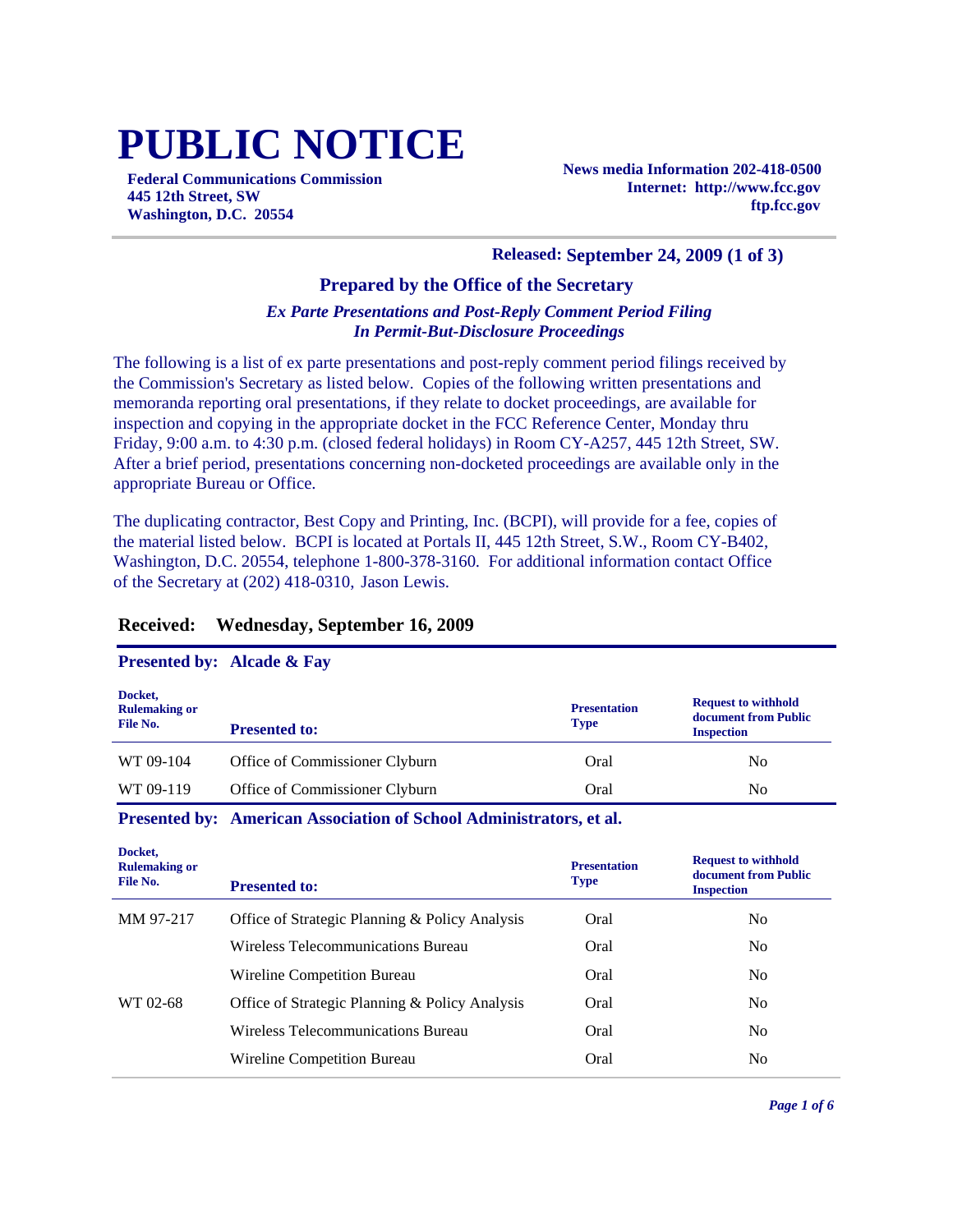| WT 03-66 | Office of Strategic Planning & Policy Analysis | Oral | No             |
|----------|------------------------------------------------|------|----------------|
|          | Wireless Telecommunications Bureau             | Oral | N <sub>0</sub> |
|          | Wireline Competition Bureau                    | Oral | N <sub>0</sub> |
| WT 03-67 | Office of Strategic Planning & Policy Analysis | Oral | No.            |
|          | Wireless Telecommunications Bureau             | Oral | No             |
|          | Wireline Competition Bureau                    | Oral | No             |

#### **Presented by: Apple, Inc.**

| Docket,<br><b>Rulemaking or</b><br>File No. | <b>Presented to:</b>                 | <b>Presentation</b><br><b>Type</b> | <b>Request to withhold</b><br>document from Public<br><b>Inspection</b> |
|---------------------------------------------|--------------------------------------|------------------------------------|-------------------------------------------------------------------------|
| GN 09-51                                    | <b>Commissioner McDowell</b>         | Oral                               | No                                                                      |
|                                             | Commissioner Clyburn                 | Oral                               | No                                                                      |
|                                             | Office of Engineering and Technology | Oral                               | No                                                                      |

## **Presented by: Atlantic Tele-Network, Inc.**

| Docket,<br><b>Rulemaking or</b><br>File No. | <b>Presented to:</b>         | <b>Presentation</b><br><b>Type</b> | <b>Request to withhold</b><br>document from Public<br><b>Inspection</b> |
|---------------------------------------------|------------------------------|------------------------------------|-------------------------------------------------------------------------|
| WC 09-82                                    | Office of Commissioner Baker | Oral                               | N <sub>0</sub>                                                          |

## **Presented by: BT Americas, Inc.**

| Docket,<br><b>Rulemaking or</b><br>File No. | <b>Presented to:</b>           | <b>Presentation</b><br><b>Type</b> | <b>Request to withhold</b><br>document from Public<br><b>Inspection</b> |
|---------------------------------------------|--------------------------------|------------------------------------|-------------------------------------------------------------------------|
| CC 96-45                                    | Office of Chairman Genachowski | Oral                               | No                                                                      |
|                                             | Office of Commissioner Clyburn | Oral                               | N <sub>0</sub>                                                          |
| WC 05-25                                    | Office of Chairman Genachowski | Oral                               | N <sub>0</sub>                                                          |
|                                             | Office of Commissioner Clyburn | Oral                               | No.                                                                     |
| WC 06-112                                   | Office of Chairman Genachowski | Oral                               | N <sub>0</sub>                                                          |
|                                             | Office of Commissioner Clyburn | Oral                               | N <sub>0</sub>                                                          |

#### **Presented by: Charter Communications, Inc.**

**Docket, Rulemaking or File No. Presentation Type Request to withhold document from Public Presented to:** GN 09-51 Office of Commissioner Clyburn Oral Oral No Media Bureau **No. 1988** No. 1989 No. 1989 No. 1989 No. 1989 No. 1989 No. 1989 No. 1989 No. 1989 No. 1989 No. 1989 No. 1989 No. 1989 No. 1989 No. 1989 No. 1989 No. 1989 No. 1989 No. 1989 No. 1989 No. 1989 No. 1989 No. 1989 Office of Strategic Planning & Policy Analysis Oral No Wireline Competition Bureau Oral Oral No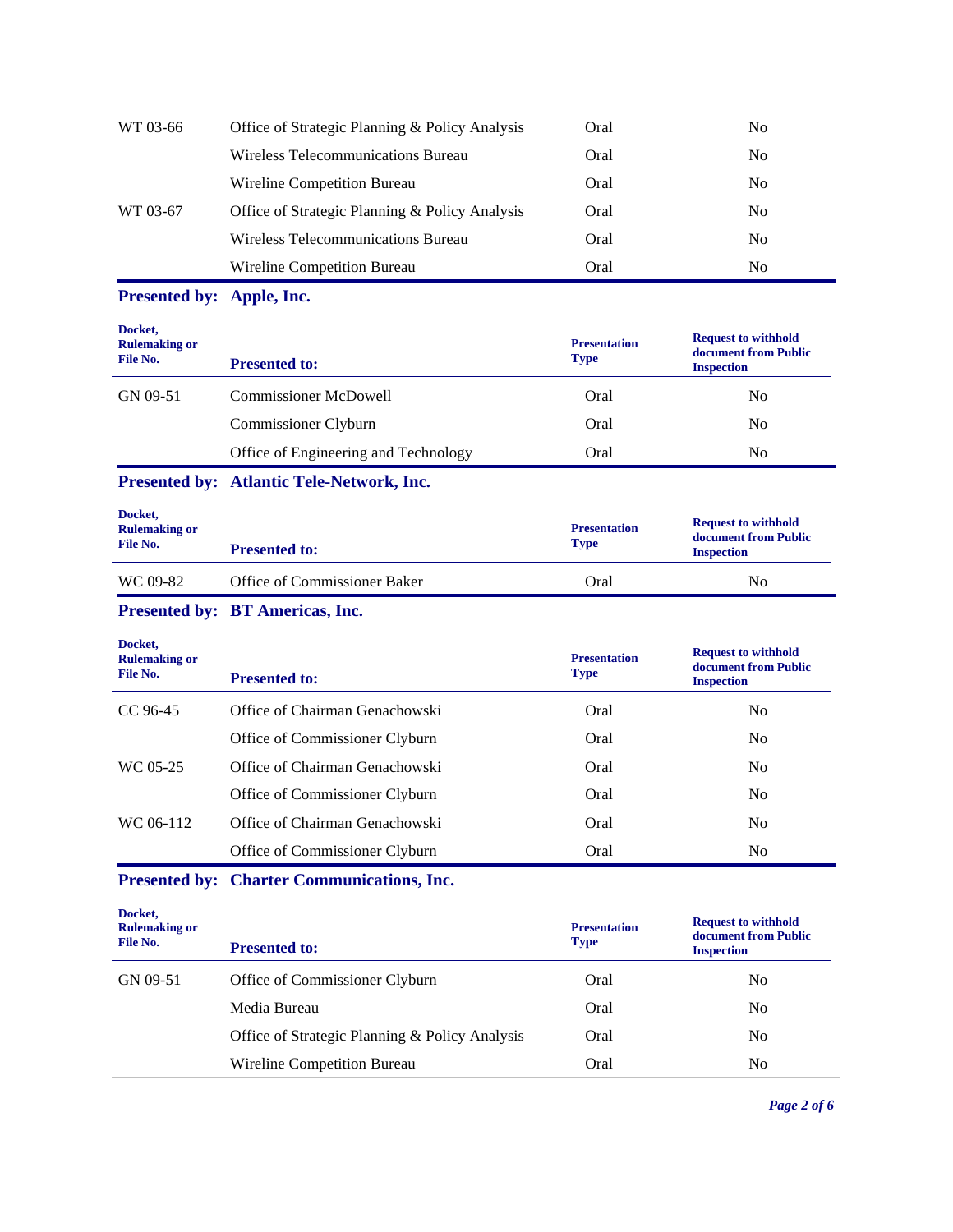|                                             | Presented by: DIRECTV, Inc.                                 |                                    |                                                                         |
|---------------------------------------------|-------------------------------------------------------------|------------------------------------|-------------------------------------------------------------------------|
| Docket,<br><b>Rulemaking or</b><br>File No. | <b>Presented to:</b>                                        | <b>Presentation</b><br><b>Type</b> | <b>Request to withhold</b><br>document from Public<br><b>Inspection</b> |
| MB 08-82                                    | Media Bureau                                                | Oral                               | N <sub>0</sub>                                                          |
|                                             | <b>Presented by: Entravision Communications Corporation</b> |                                    |                                                                         |
| Docket,<br><b>Rulemaking or</b><br>File No. | <b>Presented to:</b>                                        | <b>Presentation</b><br><b>Type</b> | <b>Request to withhold</b><br>document from Public<br><b>Inspection</b> |
| MB 07-57                                    | Office of Commissioner Baker                                | Oral                               | No                                                                      |
|                                             | Presented by: FiberNet, Inc.                                |                                    |                                                                         |
| Docket,<br><b>Rulemaking or</b><br>File No. | <b>Presented to:</b>                                        | <b>Presentation</b><br><b>Type</b> | <b>Request to withhold</b><br>document from Public<br><b>Inspection</b> |
| GN 09-51                                    | Office of Strategic Planning & Policy Analysis              | Oral                               | N <sub>o</sub>                                                          |
|                                             | Wireline Competition Bureau                                 | Oral                               | N <sub>0</sub>                                                          |
| WC 07-245                                   | Office of Strategic Planning & Policy Analysis              | Oral                               | N <sub>0</sub>                                                          |
|                                             | Wireline Competition Bureau                                 | Oral                               | N <sub>0</sub>                                                          |
| <b>Presented by: Free Press</b>             |                                                             |                                    |                                                                         |
| Docket,<br><b>Rulemaking or</b><br>File No. | <b>Presented to:</b>                                        | <b>Presentation</b><br><b>Type</b> | <b>Request to withhold</b><br>document from Public<br><b>Inspection</b> |
| MB 06-121                                   | Office of Strategic Planning & Policy Analysis              | Oral                               | N <sub>o</sub>                                                          |
| MB 07-269                                   | Office of Strategic Planning & Policy Analysis              | Oral                               | N <sub>o</sub>                                                          |
| MB 07-294                                   | Office of Strategic Planning & Policy Analysis              | Oral                               | N <sub>0</sub>                                                          |
| WC 07-38                                    | Office of Strategic Planning & Policy Analysis              | Oral                               | N <sub>o</sub>                                                          |
| WT 09-66                                    | Office of Strategic Planning & Policy Analysis              | Oral                               | N <sub>o</sub>                                                          |
|                                             | <b>Presented by: Joint Commenters</b>                       |                                    |                                                                         |
| Docket,<br><b>Rulemaking or</b><br>File No. | <b>Presented to:</b>                                        | <b>Presentation</b><br><b>Type</b> | <b>Request to withhold</b><br>document from Public<br><b>Inspection</b> |
| MB 07-294                                   | Office of Commissioner Copps                                | Oral                               | N <sub>0</sub>                                                          |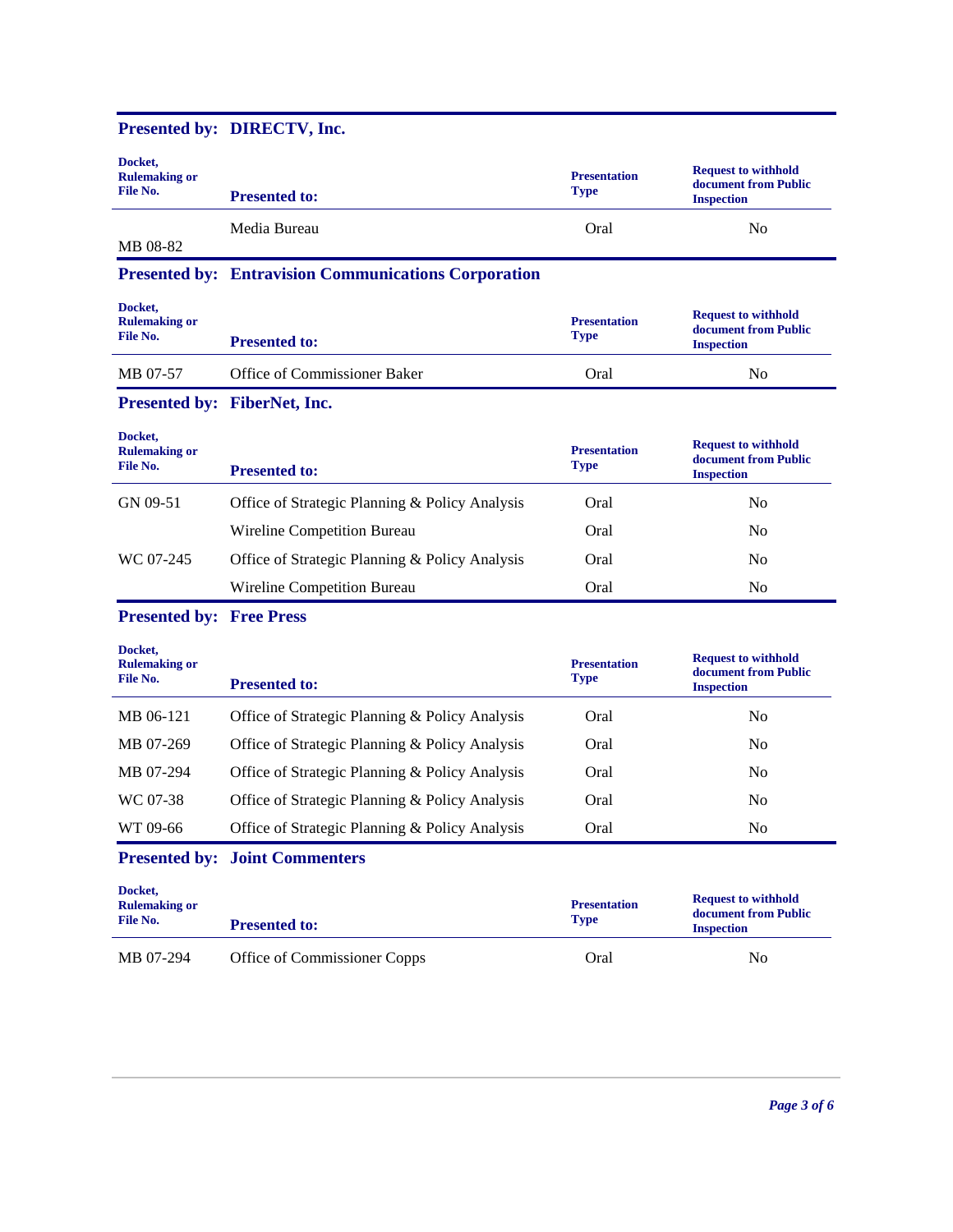| Docket,<br><b>Rulemaking or</b><br>File No. | <b>Presented to:</b>            | <b>Presentation</b><br><b>Type</b> | <b>Request to withhold</b><br>document from Public<br><b>Inspection</b> |
|---------------------------------------------|---------------------------------|------------------------------------|-------------------------------------------------------------------------|
| ET 04-186                                   | Office of Commissioner McDowell | Oral                               | No                                                                      |

# **Presented by: Maximum Service Television, Inc.**

**Presented by: MetroPCS Communications, Inc.**

| Docket,<br><b>Rulemaking or</b><br>File No. | <b>Presented to:</b>         | <b>Presentation</b><br><b>Type</b> | <b>Request to withhold</b><br>document from Public<br><b>Inspection</b> |
|---------------------------------------------|------------------------------|------------------------------------|-------------------------------------------------------------------------|
| GN 09-51                                    | Chairman Genachowski         | Written                            | N <sub>o</sub>                                                          |
|                                             | <b>Commissioner Copps</b>    | Written                            | N <sub>0</sub>                                                          |
|                                             | <b>Commissioner McDowell</b> | Written                            | N <sub>0</sub>                                                          |
|                                             | Commissioner Clyburn         | Written                            | N <sub>0</sub>                                                          |
|                                             | <b>Commissioner Baker</b>    | Written                            | N <sub>0</sub>                                                          |
| RM-11293                                    | Chairman Genachowski         | Written                            | N <sub>0</sub>                                                          |
|                                             | <b>Commissioner Copps</b>    | Written                            | N <sub>0</sub>                                                          |
|                                             | <b>Commissioner McDowell</b> | Written                            | N <sub>0</sub>                                                          |
|                                             | Commissioner Clyburn         | Written                            | N <sub>0</sub>                                                          |
|                                             | <b>Commissioner Baker</b>    | Written                            | N <sub>0</sub>                                                          |
| RM-11303                                    | Chairman Genachowski         | Written                            | N <sub>0</sub>                                                          |
|                                             | <b>Commissioner Copps</b>    | Written                            | N <sub>0</sub>                                                          |
|                                             | <b>Commissioner McDowell</b> | Written                            | N <sub>0</sub>                                                          |
|                                             | Commissioner Clyburn         | Written                            | N <sub>0</sub>                                                          |
|                                             | <b>Commissioner Baker</b>    | Written                            | N <sub>0</sub>                                                          |
| WC 07-245                                   | Chairman Genachowski         | Written                            | N <sub>0</sub>                                                          |
|                                             | <b>Commissioner Copps</b>    | Written                            | N <sub>0</sub>                                                          |
|                                             | <b>Commissioner McDowell</b> | Written                            | N <sub>0</sub>                                                          |
|                                             | Commissioner Clyburn         | Written                            | N <sub>0</sub>                                                          |
|                                             | <b>Commissioner Baker</b>    | Written                            | N <sub>o</sub>                                                          |

# **Presented by: National Association of Regulatory Utility Commissioners**

| Docket,<br><b>Rulemaking or</b><br>File No. | <b>Presented to:</b>           | <b>Presentation</b><br><b>Type</b> | <b>Request to withhold</b><br>document from Public<br><b>Inspection</b> |
|---------------------------------------------|--------------------------------|------------------------------------|-------------------------------------------------------------------------|
| GN 09-47                                    | Office of Commissioner Copps   | Oral                               | No                                                                      |
|                                             | Office of Commissioner Clyburn | Oral                               | No                                                                      |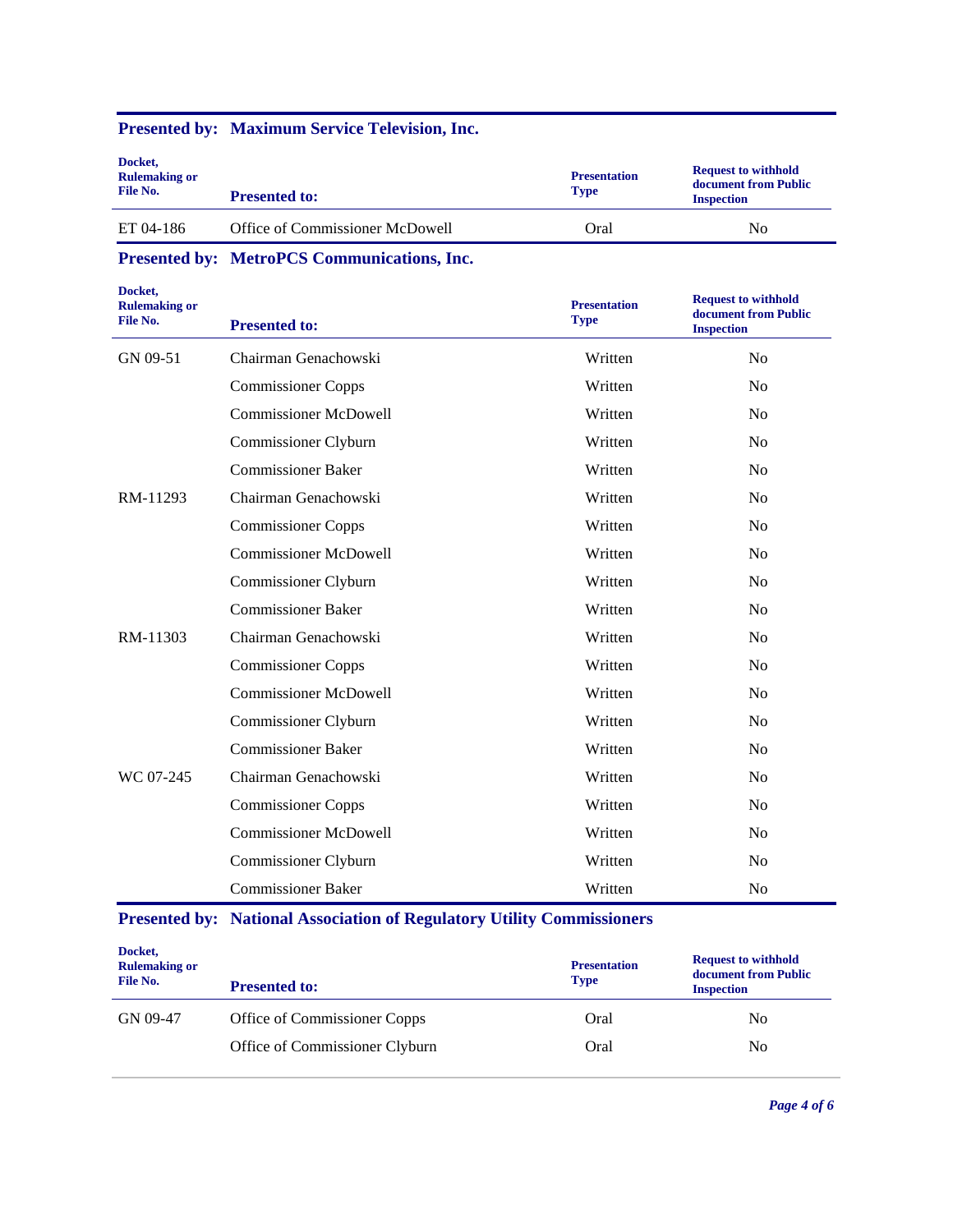| GN 09-47  | Office of Commissioner Baker   | Oral | N <sub>0</sub> |
|-----------|--------------------------------|------|----------------|
| GN 09-51  | Office of Commissioner Copps   | Oral | N <sub>o</sub> |
|           | Office of Commissioner Clyburn | Oral | N <sub>o</sub> |
|           | Office of Commissioner Baker   | Oral | N <sub>o</sub> |
| WC 06-122 | Office of Commissioner Copps   | Oral | N <sub>o</sub> |
|           | Office of Commissioner Clyburn | Oral | N <sub>o</sub> |
|           | Office of Commissioner Baker   | Oral | N <sub>o</sub> |
| WC 07-38  | Office of Commissioner Copps   | Oral | N <sub>o</sub> |
|           | Office of Commissioner Clyburn | Oral | N <sub>o</sub> |
|           | Office of Commissioner Baker   | Oral | N <sub>0</sub> |

# **Presented by: Public Knowledge**

| Docket,<br><b>Rulemaking or</b><br><b>File No.</b> | <b>Presented to:</b>                           | <b>Presentation</b><br><b>Type</b> | <b>Request to withhold</b><br>document from Public<br><b>Inspection</b> |
|----------------------------------------------------|------------------------------------------------|------------------------------------|-------------------------------------------------------------------------|
| CS 97-80                                           | Office of Commissioner Clyburn                 | Oral                               | N <sub>0</sub>                                                          |
| ET 04-186                                          | Office of Commissioner Clyburn                 | Oral                               | N <sub>0</sub>                                                          |
| GN 09-51                                           | Office of Strategic Planning & Policy Analysis | Oral                               | N <sub>0</sub>                                                          |
|                                                    | Office of Strategic Planning & Policy Analysis | Oral                               | N <sub>0</sub>                                                          |
| MB 08-82                                           | Office of Commissioner Clyburn                 | Oral                               | N <sub>0</sub>                                                          |
| WT 08-166                                          | Office of Commissioner Clyburn                 | Oral                               | N <sub>0</sub>                                                          |
| WT 08-167                                          | Office of Commissioner Clyburn                 | Oral                               | N <sub>0</sub>                                                          |
| WT 08-7                                            | Office of Commissioner Clyburn                 | Oral                               | N <sub>0</sub>                                                          |

# **Presented by: The Alliance Carriers**

| Docket,<br><b>Rulemaking or</b><br>File No. | <b>Presented to:</b>    | <b>Presentation</b><br><b>Type</b> | <b>Request to withhold</b><br>document from Public<br><b>Inspection</b> |
|---------------------------------------------|-------------------------|------------------------------------|-------------------------------------------------------------------------|
| GN 09-51                                    | Office of the Secretary | Written                            | No                                                                      |

# **Presented by: Time Warner Cable, Inc.**

| Docket,<br><b>Rulemaking or</b><br>File No. | <b>Presented to:</b>                           | <b>Presentation</b><br><b>Type</b> | <b>Request to withhold</b><br>document from Public<br><b>Inspection</b> |
|---------------------------------------------|------------------------------------------------|------------------------------------|-------------------------------------------------------------------------|
| GN 09-51                                    | Office of Chairman Genachowski                 | Oral                               | No                                                                      |
|                                             | Commissioner Clyburn                           | Oral                               | N <sub>0</sub>                                                          |
|                                             | Office of Strategic Planning & Policy Analysis | Oral                               | No                                                                      |